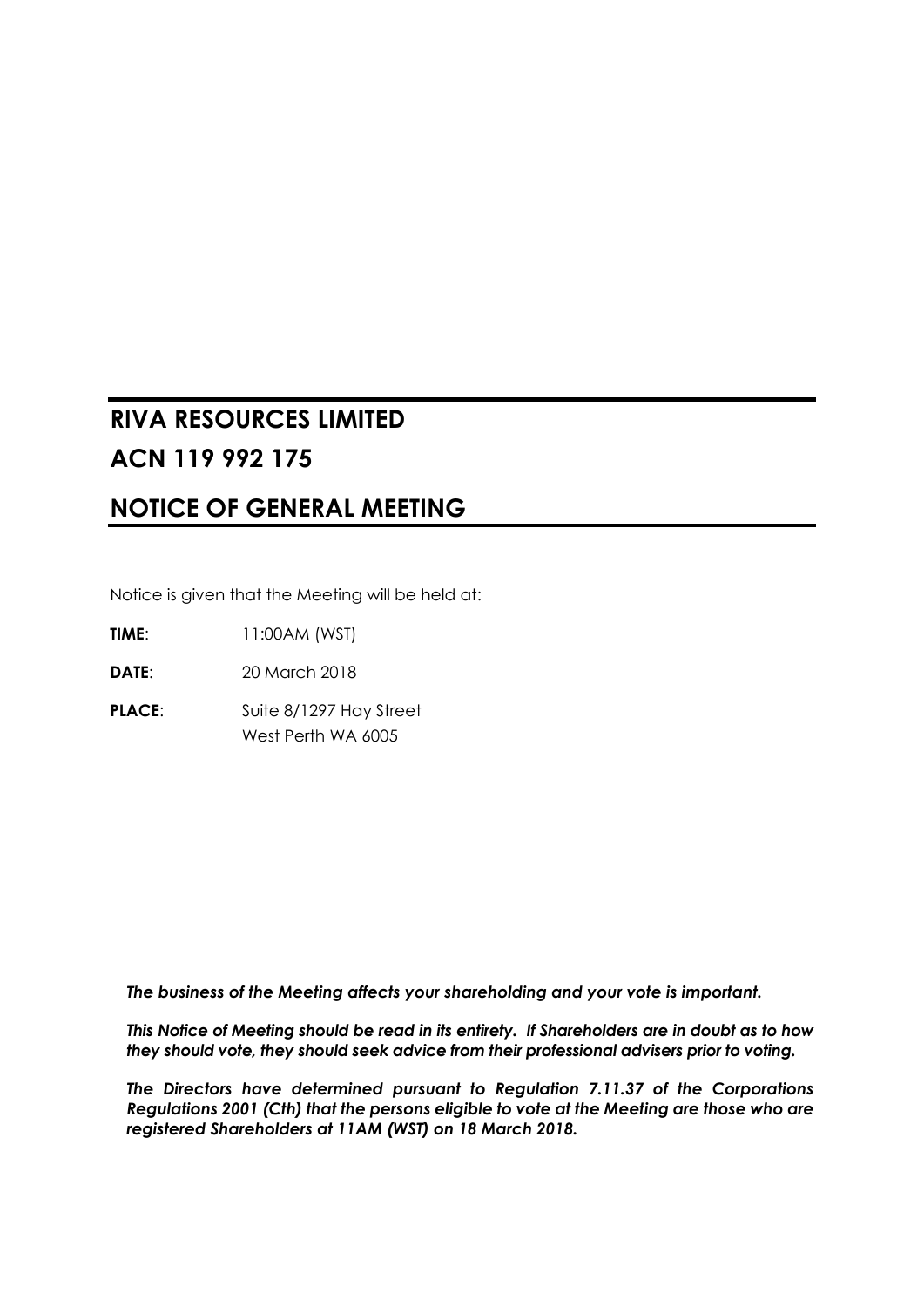# **BUSINESS OF THE MEETING**

#### **AGENDA**

#### **1. RESOLUTION 1 – ISSUE OF OPTIONS TO RELATED PARTY**

To consider and, if thought fit, to pass, with or without amendment, the following resolution as an **ordinary resolution**:

*"That, for the purposes of ASX Listing Rule 10.11 and for all other purposes, approval is given for the Company to issue 150,000,000 Options to Mr David Berrie (or his nominee) on the terms and conditions set out in the Explanatory Statement."* 

**Voting Exclusion Statement**: The Company will disregard any votes cast in favour of the Resolution by or on behalf of Mr David Berrie (or his nominee) or any of their associates. However, the Company need not disregard a vote if it is cast by a person as a proxy for a person who is entitled to vote, in accordance with the directions on the Proxy Form, or, it is cast by the person chairing the meeting as proxy for a person who is entitled to vote,

#### **Voting Prohibition Statement:**

A person appointed as a proxy must not vote, on the basis of that appointment, on this Resolution if:

(a) the proxy is either:

(i) a member of the Key Management Personnel; or

(ii) a Closely Related Party of such a member; and

(b) the appointment does not specify the way the proxy is to vote on this Resolution. However, the above prohibition does not apply if:

- (a) the proxy is the Chair; and
- (b) the appointment expressly authorises the Chair to exercise the proxy even though this Resolution is connected directly or indirectly with remuneration of a member of the Key Management Personnel.

#### **2. RESOLUTION 2 – CHANGE OF COMPANY NAME**

To consider and, if thought fit, to pass the following resolution as a **special resolution**:

*"That, for the purposes of section 157(1)(a) and for all other purposes, approval is given for the name of the Company to be changed to Hylea Metals Limited."* 

#### **Dated: 16 February 2018**

**By order of the Board** 

**Keong Chan Director**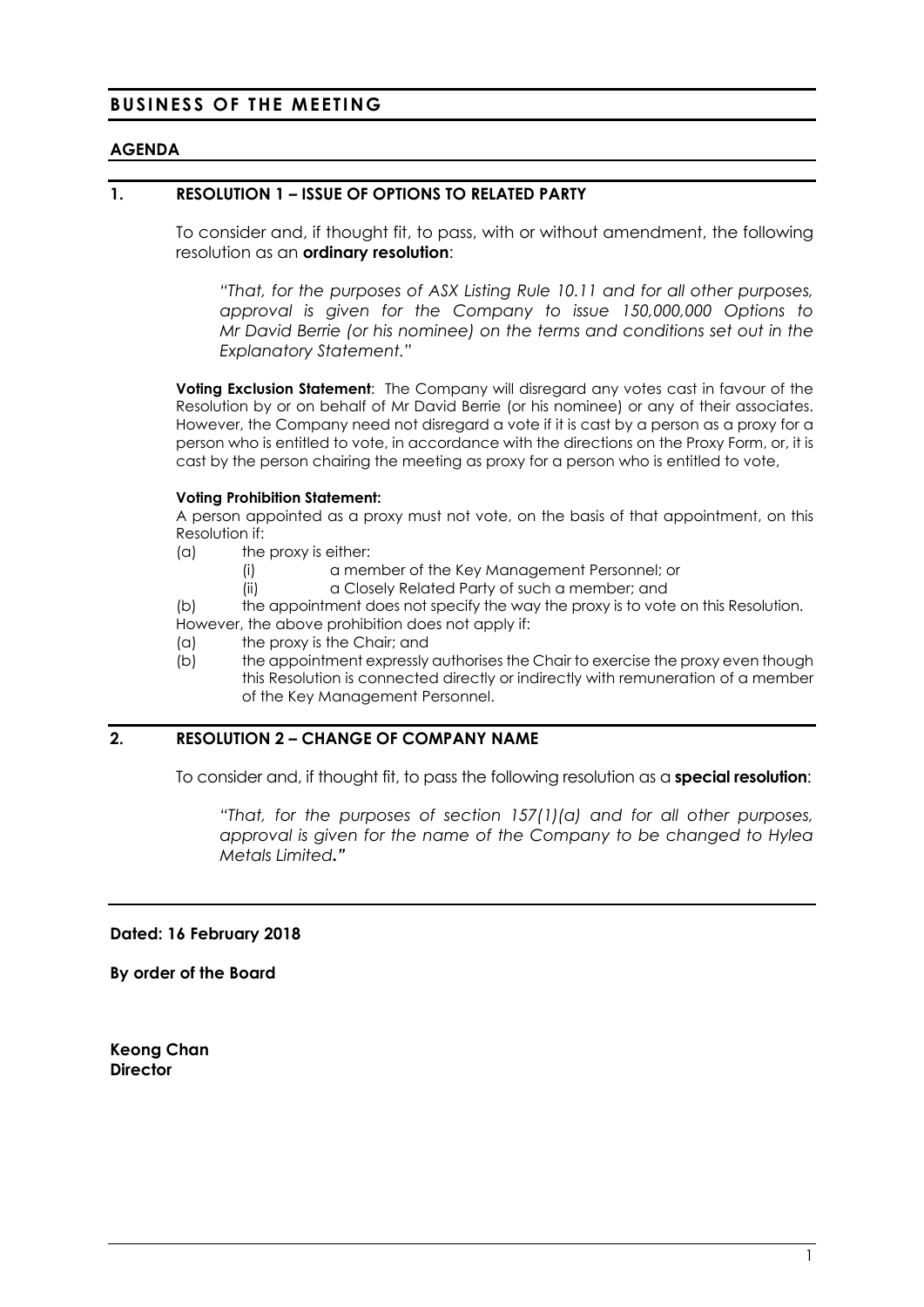#### **Voting in person**

To vote in person, attend the Meeting at the time, date and place set out above.

#### **Voting by proxy**

To vote by proxy, please complete and sign the enclosed Proxy Form and return by the time and in accordance with the instructions set out on the Proxy Form.

In accordance with section 249L of the Corporations Act, Shareholders are advised that:

- each Shareholder has a right to appoint a proxy;
- the proxy need not be a Shareholder of the Company; and
- a Shareholder who is entitled to cast 2 or more votes may appoint 2 proxies and may specify the proportion or number of votes each proxy is appointed to exercise. If the member appoints 2 proxies and the appointment does not specify the proportion or number of the member's votes, then in accordance with section 249X(3) of the Corporations Act, each proxy may exercise one-half of the votes.

Shareholders and their proxies should be aware that changes to the Corporations Act made in 2011 mean that:

- if proxy holders vote, they must cast all directed proxies as directed; and
- any directed proxies which are not voted will automatically default to the Chair, who must vote the proxies as directed.

*Should you wish to discuss the matters in this Notice of Meeting please do not hesitate to contact the Company Secretary on +61 9322 6009.*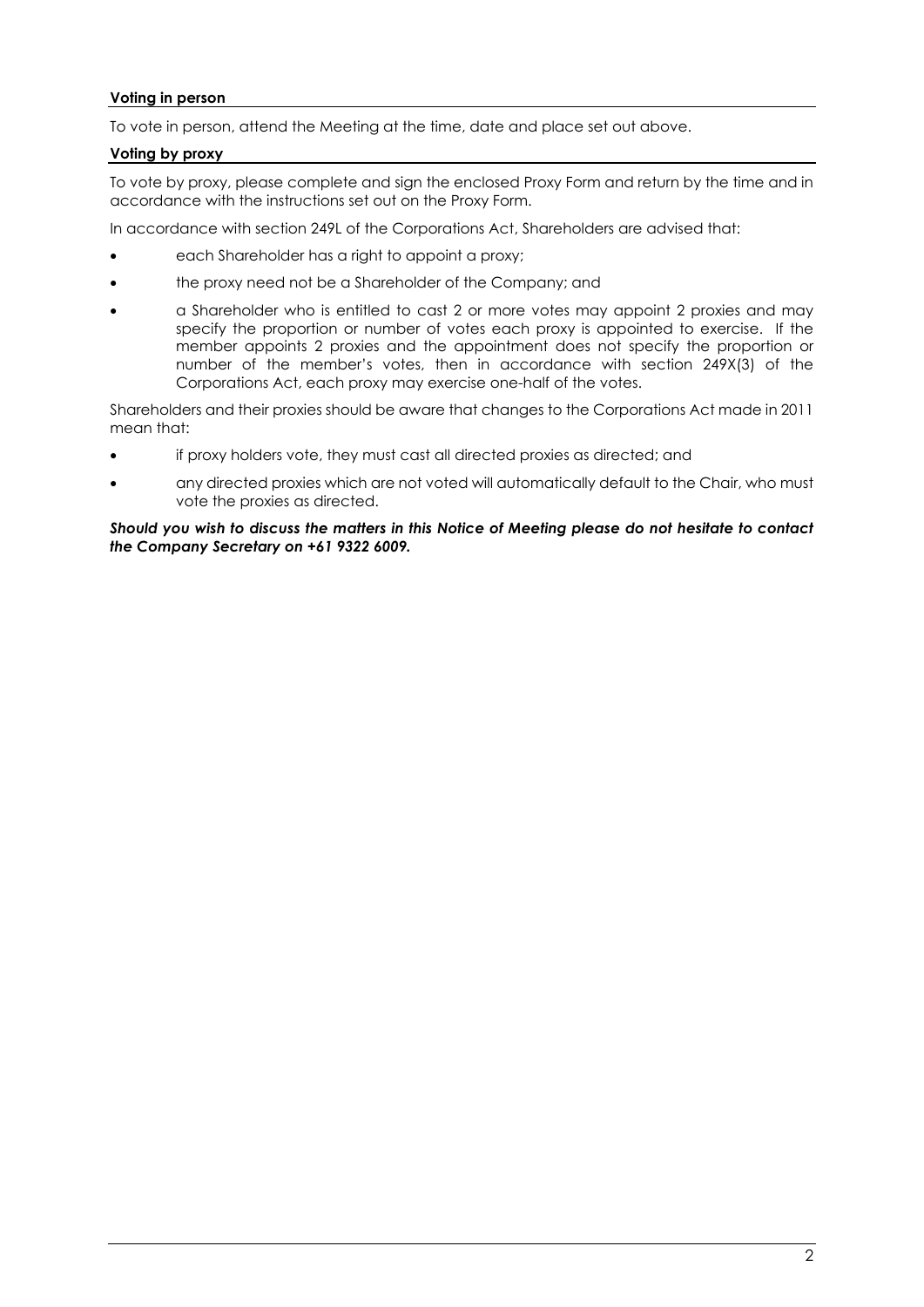# **EXPLANATORY STATEMENT**

This Explanatory Statement has been prepared to provide information which the Directors believe to be material to Shareholders in deciding whether or not to pass the Resolutions.

# **1. RESOLUTION 1 – ISSUE OF OPTIONS TO RELATED PARTY**

# **1.1 General**

On 6 February 2018, the Company announced the appointment of Mr David Berrie as Managing Director of the Company.

The Company has agreed, subject to obtaining Shareholder approval, to issue an aggregate 150,000,000 Options (**Related Party Options**) to Mr David Berrie (or his nominee) on the terms and conditions set out below.

The Related Party Options comprise:

- (a) Tranche 1 50,000,000 Related Party Options exercisable at \$0.01, vesting on the date on which the 30-day VWAP of Shares after the date of issue of the Related Party Options is at least \$0.015;
- (b) Tranche 2 50,000,000 Related Party Options exercisable at \$0.011, vesting on the date on which the 30-day VWAP of Shares after the date of issue of the Related Party Options is at least \$0.02; and
- (c) Tranche 3 50,000,000 Related Party Options exercisable at \$0.012, vesting on the date on which the 30-day VWAP of Shares after the date of issue of the Related Party Options is at least \$0.025.

Each Related Party Option will expire on the date which is two years from the date of issue of the Related Party Options.

Resolution 1 seeks Shareholder approval for the grant of the Related Party Options to Mr Berrie (or his nominee).

#### **1.2 Chapter 2E of the Corporations Act**

For a public company, or an entity that the public company controls, to give a financial benefit to a related party of the public company, the public company or entity must:

- (a) obtain the approval of the public company's members in the manner set out in sections 217 to 227 of the Corporations Act; and
- (b) give the benefit within 15 months following such approval,

unless the giving of the financial benefit falls within an exception set out in sections 210 to 216 of the Corporations Act.

The grant of Related Party Options constitutes giving a financial benefit and Mr Berrie is a related party of the Company by virtue of being a Director.

The Directors (other than Mr Berrie who has a material personal interest in the Resolution) consider that Shareholder approval pursuant to Chapter 2E of the Corporations Act is not required in respect of the grant of Related Party Options because the agreement to grant the Related Party Options, reached as part of the remuneration package for Mr Berrie, is considered reasonable remuneration in the circumstances and was negotiated on an arm's length basis.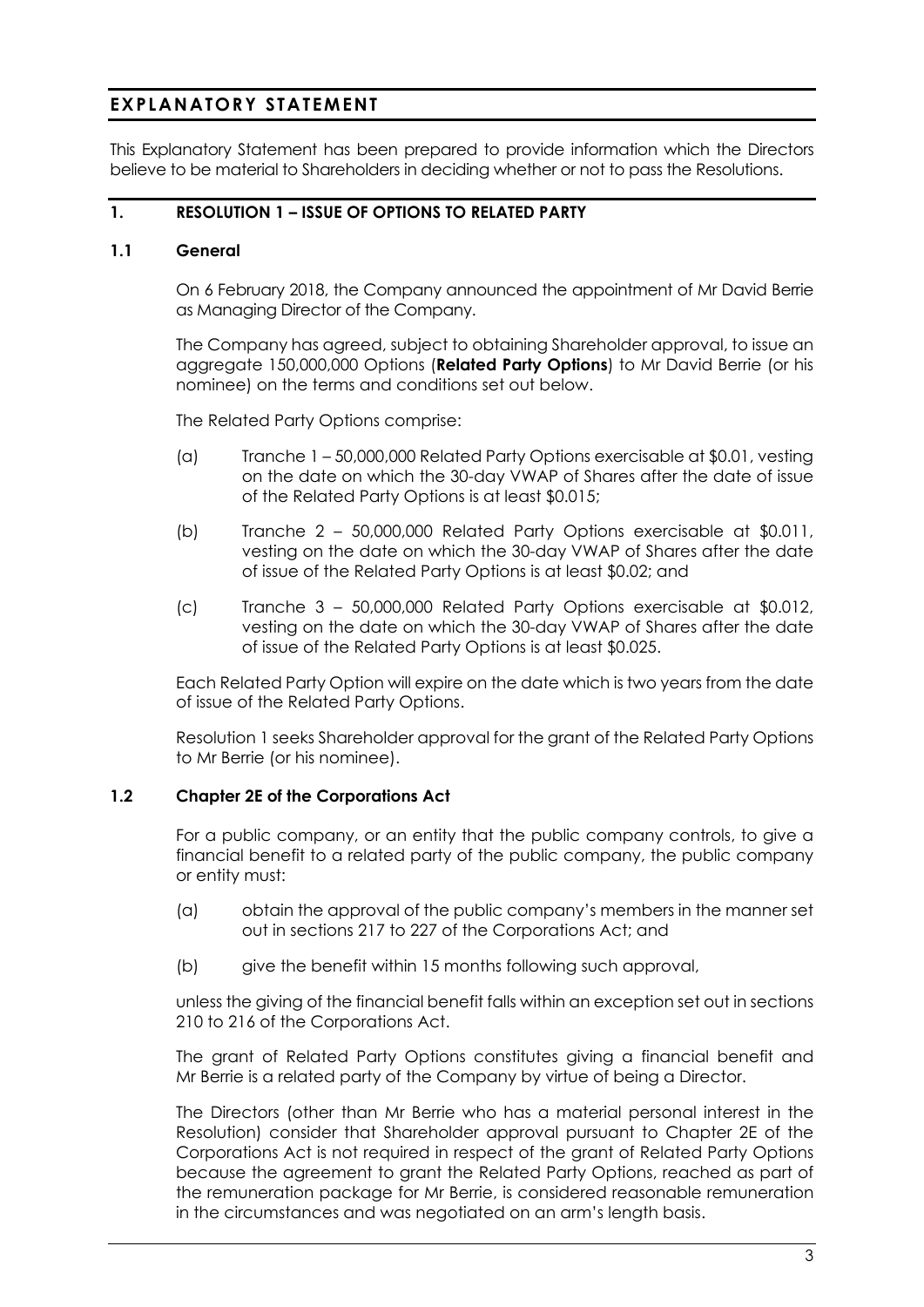# **1.3 ASX Listing Rule 10.11**

ASX Listing Rule 10.11 also requires shareholder approval to be obtained where an entity issues, or agrees to issue, securities to a related party, or a person whose relationship with the entity or a related party is, in ASX's opinion, such that approval should be obtained unless an exception in ASX Listing Rule 10.12 applies.

As the grant of the Related Party Options involves the issue of securities to a related party of the Company, Shareholder approval pursuant to ASX Listing Rule 10.11 is required unless an exception applies. It is the view of the Directors that the exceptions set out in ASX Listing Rule 10.12 do not apply in the current circumstances.

#### **1.4 Technical Information required by ASX Listing Rule 10.13**

Pursuant to and in accordance with ASX Listing Rule 10.13, the following information is provided in relation to Resolution 1:

- (a) the Related Party Options will be granted to Mr Berrie (or his nominee);
- (b) the aggregate number of Related Party Options to be issued is 150,000,000;
- (c) the Related Party Options will be granted no later than 1 month after the date of the Meeting (or such later date to the extent permitted by any ASX waiver or modification of the ASX Listing Rules) and it is intended that issue of the Options will occur on the same date;
- (d) the Related Party Options will be issued for nil cash consideration, accordingly no funds will be raised; and
- (e) the terms and conditions of the Related Party Options are set out in Schedule 1.

Approval pursuant to ASX Listing Rule 7.1 is not required for the grant of the Related Party Options as approval is being obtained under ASX Listing Rule 10.11. Accordingly, the grant of Related Party Options to Mr Berrie (or his nominee) will not be included in the use of the Company's 15% annual placement capacity pursuant to ASX Listing Rule 7.1.

# **2. RESOLUTION 2 – CHANGE OF COMPANY NAME**

Section 157(1)(a) of the Corporations Act provides that a company may change its name if the company passes a special resolution adopting a new name.

Resolution 2 seeks the approval of Shareholders for the Company to change its name to "*Hylea Metals Limited*".

If Resolution 2 is passed the change of name will take effect when ASIC alters the details of the Company's registration.

The proposed name has been reserved by the Company and if Resolution 2 is passed, the Company will lodge a copy of the special resolution with ASIC following the Meeting in order to effect the change.

The Board proposes this change of name on the basis that it more accurately reflects the proposed future operations of the Company.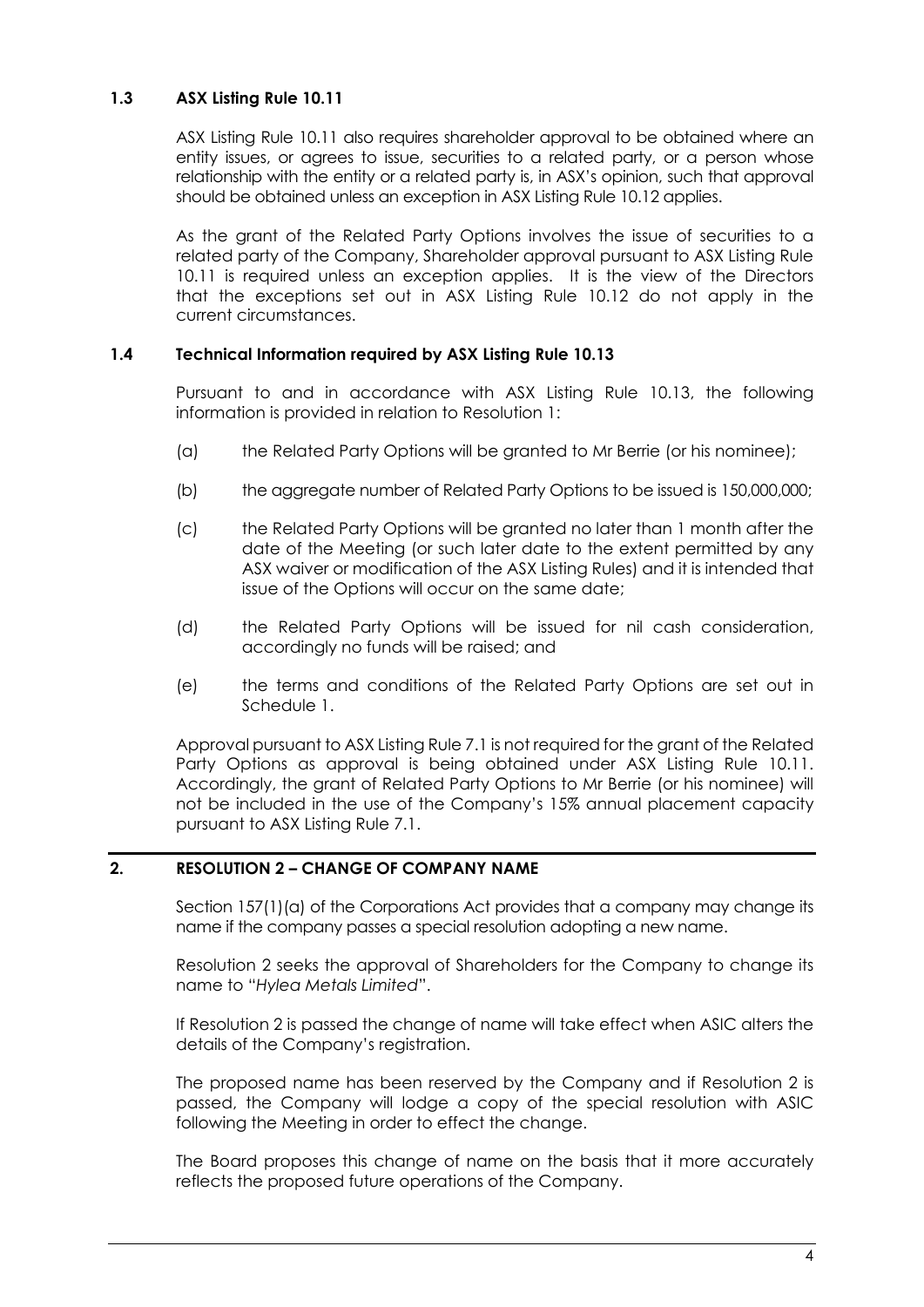# **GLOSSARY**

**\$** means Australian dollars.

**ASIC** means the Australian Securities & Investments Commission.

**ASX** means ASX Limited (ACN 008 624 691) or the financial market operated by ASX Limited, as the context requires.

**ASX Listing Rules** means the Listing Rules of ASX.

**Board** means the current board of directors of the Company.

**Business Day** means Monday to Friday inclusive, except New Year's Day, Good Friday, Easter Monday, Christmas Day, Boxing Day, and any other day that ASX declares is not a business day.

**Chair** means the chair of the Meeting.

**Closely Related Party** of a member of the Key Management Personnel means:

- (a) a spouse or child of the member;
- (b) a child of the member's spouse;
- (c) a dependent of the member or the member's spouse;
- (d) anyone else who is one of the member's family and may be expected to influence the member, or be influenced by the member, in the member's dealing with the entity;
- (e) a company the member controls; or
- (f) a person prescribed by the Corporations Regulations 2001 (Cth) for the purposes of the definition of 'closely related party' in the Corporations Act.

**Company** means Riva Resources Limited (ACN 119 992 175).

**Constitution** means the Company's constitution.

**Corporations Act** means the *Corporations Act 2001* (Cth).

**Directors** means the current directors of the Company.

**Explanatory Statement** means the explanatory statement accompanying the Notice.

**General Meeting** or **Meeting** means the meeting convened by the Notice.

**Key Management Personnel** has the same meaning as in the accounting standards issued by the Australian Accounting Standards Board and means those persons having authority and responsibility for planning, directing and controlling the activities of the Company, or if the Company is part of a consolidated entity, of the consolidated entity, directly or indirectly, including any director (whether executive or otherwise) of the Company, or if the Company is part of a consolidated entity, of an entity within the consolidated group.

**Notice** or **Notice of Meeting** means this notice of meeting including the Explanatory Statement and the Proxy Form.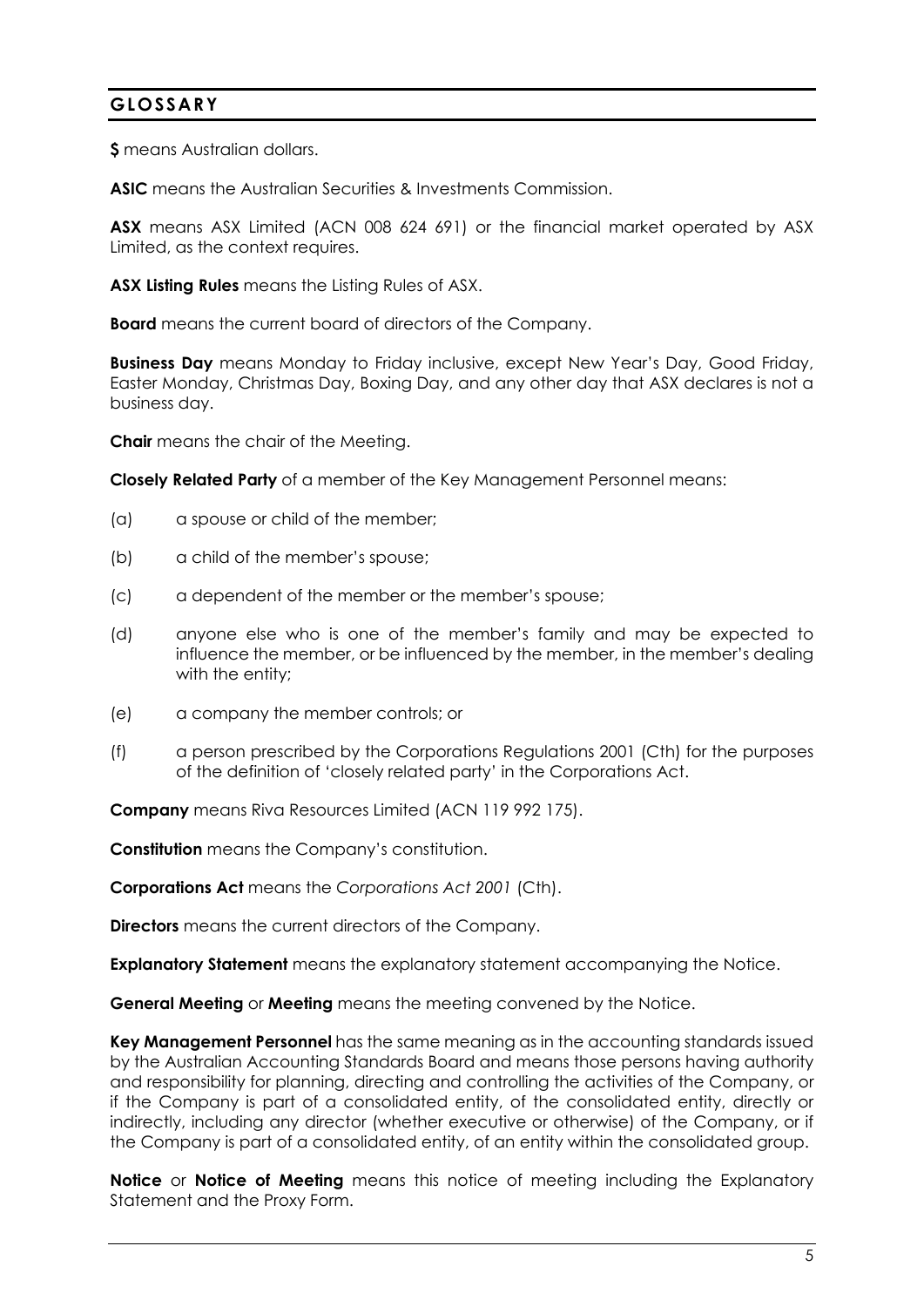**Option** means an option to acquire a Share.

**Optionholder** means a holder of an Option or Related Party Option.

**Proxy Form** means the proxy form accompanying the Notice.

**Related Party** Option means an Option granted pursuant to Resolution 1 with the terms and conditions set out in Schedule 1.

**Resolutions** means the resolutions set out in the Notice, or any one of them, as the context requires.

**Section** means a section of the Explanatory Statement.

**Share** means a fully paid ordinary share in the capital of the Company.

**Shareholder** means a registered holder of a Share.

**VWAP** means volume weight average price.

**WST** means Western Standard Time as observed in Perth, Western Australia.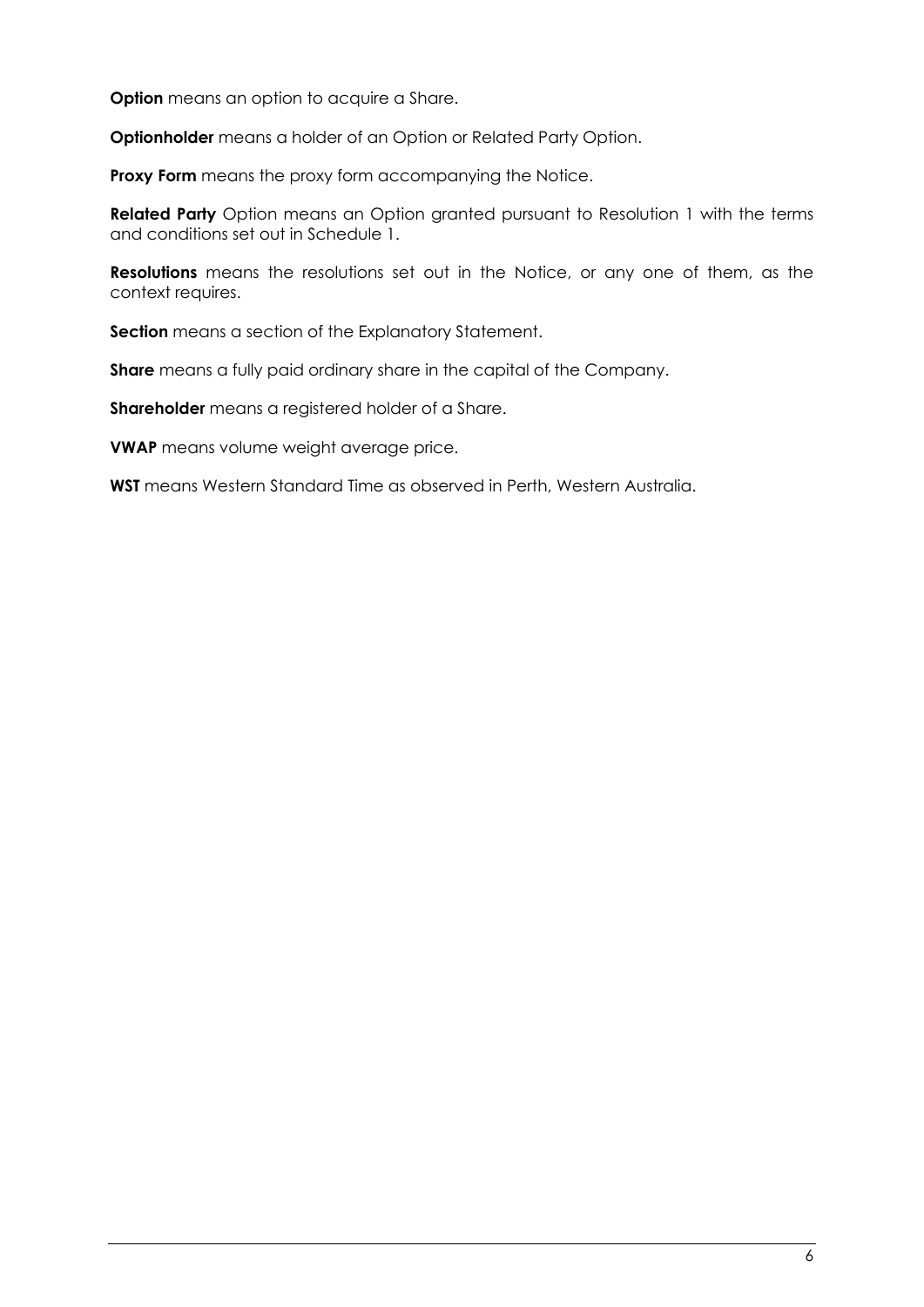# **SCHEDULE 1 – RELATED PARTY OPTION TERMS AND CONDITIONS**

#### **(a) Entitlement**

Each Related Party Option entitles the holder to subscribe for one Share upon exercise of the Related Party Option.

# **(b) Exercise Price**

Subject to paragraph (i), the amount payable upon exercise of each Related Party Option will be as follows:

- (i) Tranche 1 50,000,000 Related Party Options are exercisable at \$0.01;
- (ii) Tranche 2 50,000,000 Related Party Options are exercisable at \$0.011; and
- (iii) Tranche 3 50,000,00 Related Part Options are exercisable at \$0.012,

#### (each an **Exercise Price**).

#### **(c) Expiry Date**

Each Related Party Option will expire at 5:00 pm (WST) on the date which is two years from the date of issue of the Related Party Options (**Expiry Date**). A Related Party Option not exercised before the Expiry Date will automatically lapse on the Expiry Date.

#### **(d) Exercise Period**

The Related Party Options are exercisable as follows:

- (i) Tranche 1 50,000,000 Related Party Options at any time on and from the date on which the 30-day VWAP of Shares after the date of issue of the Related Party Options is at least \$0.015;
- (ii) Tranche 2 50,000,000 Related Party Options at any time on and from the date on which the 30-day VWAP of Shares after the date of issue of the Related Party Options is at least \$0.02;
- (iii) Tranche 3 50,000,00 Related Party Options at any time on and from the date on which the 30-day VWAP of Shares after the date of issue of the Related Party Options is at least \$0.025;

until the Expiry Date (**Exercise Period**).

#### **(e) Notice of Exercise**

The Related Party Options may be exercised during the Exercise Period by notice in writing to the Company in the manner specified on the Related Party Option certificate (**Notice of Exercise**) and payment of the Exercise Price for each Related Party Option being exercised in Australian currency by electronic funds transfer or other means of payment acceptable to the Company.

#### **(f) Exercise Date**

A Notice of Exercise is only effective on and from the later of the date of receipt of the Notice of Exercise and the date of receipt of the payment of the Exercise Price for each Related Party Option being exercised in cleared funds (**Exercise Date**).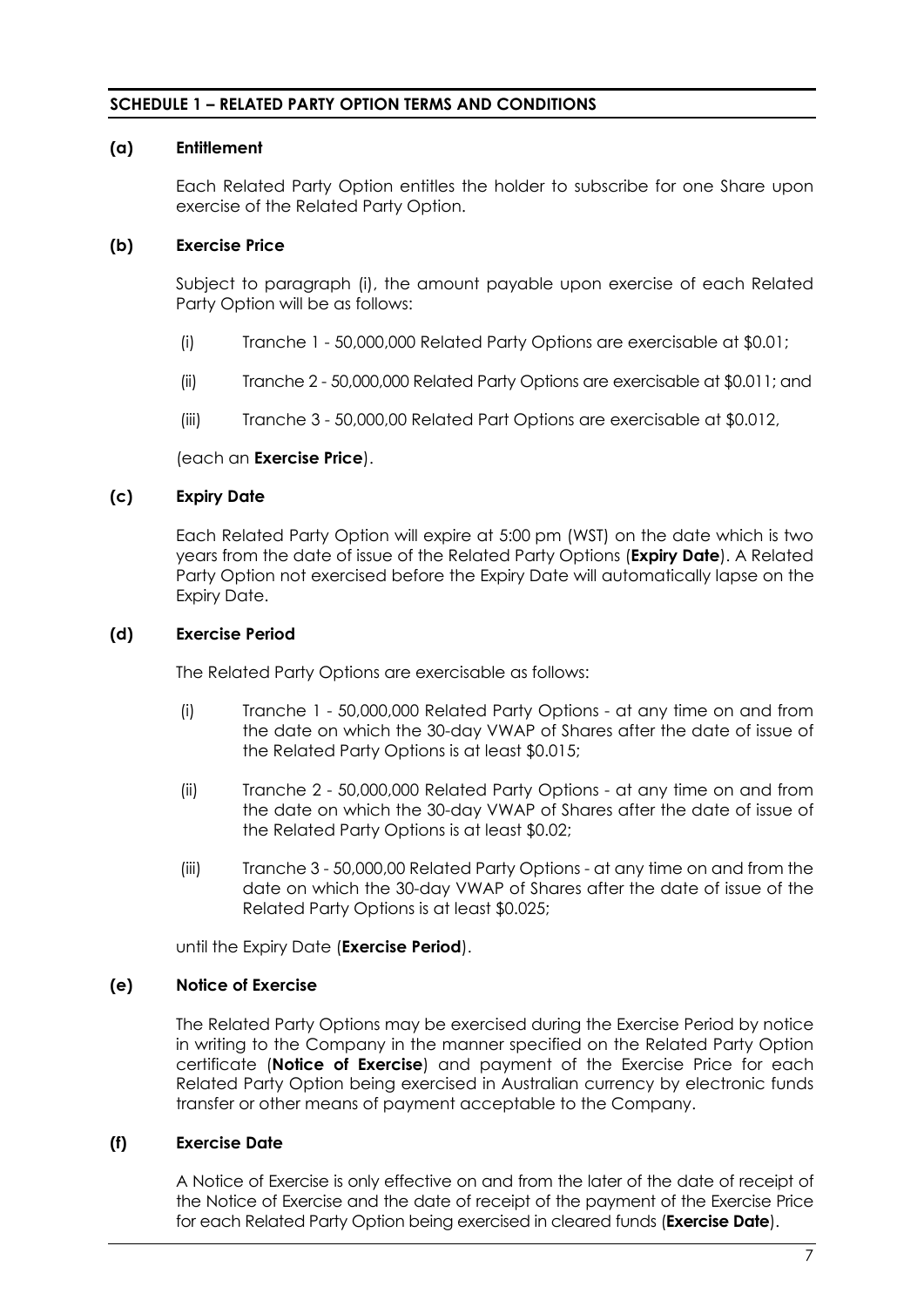# **(g) Timing of issue of Shares on exercise**

Within 15 Business Days after the Exercise Date, the Company will:

- (i) issue the number of Shares required under these terms and conditions in respect of the number of Related Party Options specified in the Notice of Exercise and for which cleared funds have been received by the Company;
- (ii) if required, give ASX a notice that complies with section 708A(5)(e) of the Corporations Act, or, if the Company is unable to issue such a notice, lodge with ASIC a prospectus prepared in accordance with the Corporations Act and do all such things necessary to satisfy section 708A(11) of the Corporations Act to ensure that an offer for sale of the Shares does not require disclosure to investors; and
- (iii) if admitted to the official list of ASX at the time, apply for official quotation on ASX of Shares issued pursuant to the exercise of the Related Party Options.

If a notice delivered under (g)(ii) for any reason is not effective to ensure that an offer for sale of the Shares does not require disclosure to investors, the Company must, no later than 20 Business Days after becoming aware of such notice being ineffective, lodge with ASIC a prospectus prepared in accordance with the Corporations Act and do all such things necessary to satisfy section 708A(11) of the Corporations Act to ensure that an offer for sale of the Shares does not require disclosure to investors.

#### **(h) Shares issued on exercise**

Shares issued on exercise of the Related Party Options rank equally with the then issued shares of the Company.

#### **(i) Reconstruction of capital**

If at any time the issued capital of the Company is reconstructed, all rights of an Optionholder are to be changed in a manner consistent with the Corporations Act and the ASX Listing Rules at the time of the reconstruction.

#### **(j) Participation in new issues**

There are no participation rights or entitlements inherent in the Related Party Options and holders will not be entitled to participate in new issues of capital offered to Shareholders during the currency of the Related Party Options without exercising the Related Party Options.

#### **(k) Change in exercise price**

A Related Party Option does not confer the right to a change in Exercise Price or a change in the number of underlying securities over which the Related Party Option can be exercised.

#### **(l) Transferability**

The Related Party Options are transferable subject to any restriction or escrow arrangements imposed by ASX or under applicable Australian securities laws.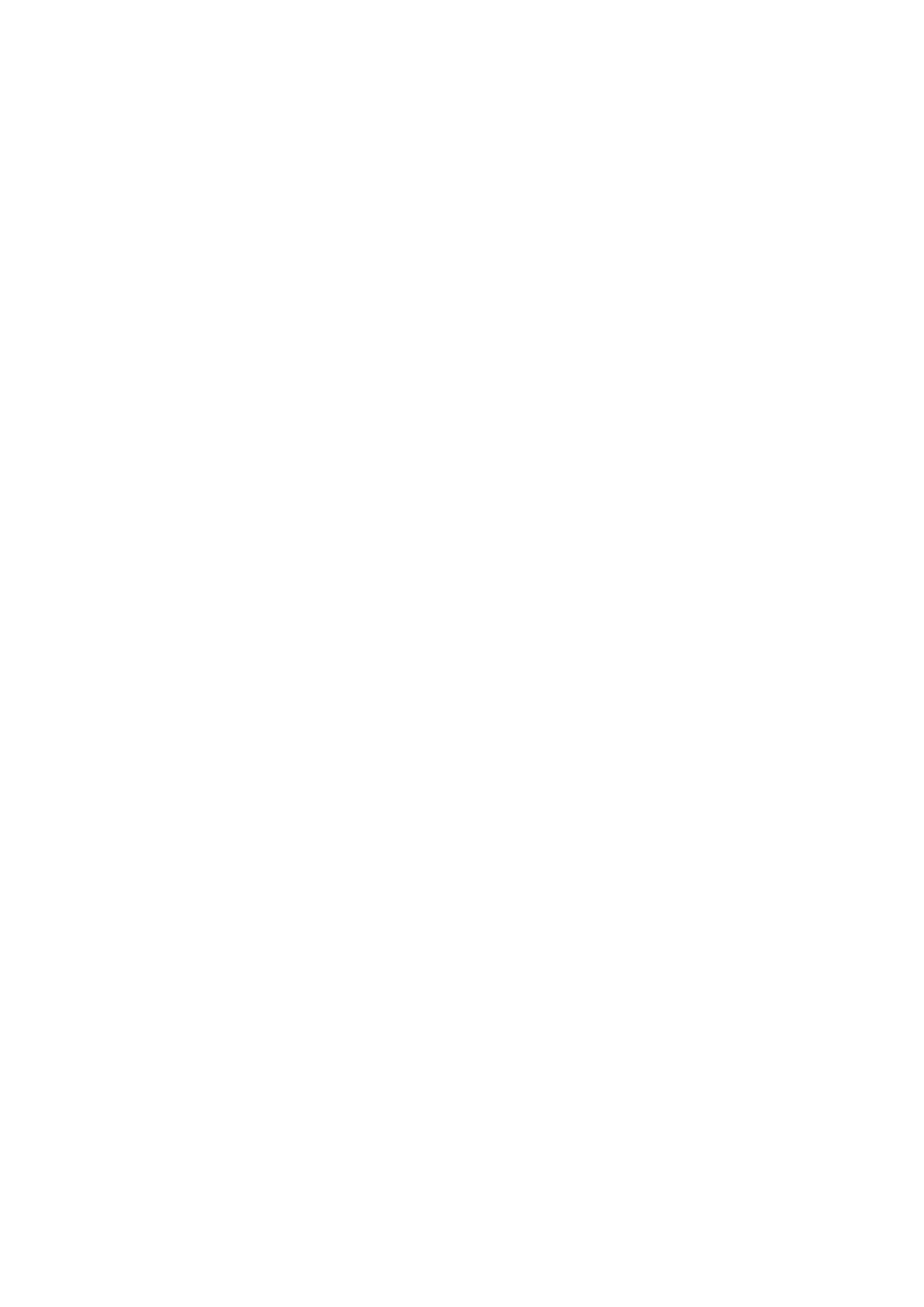#### **PROXY FORM**

#### **RIVA RESOURCES LIMITED ACN 119 992 175**

#### **GENERAL MEETING**

| I/We  |                                                                                 |
|-------|---------------------------------------------------------------------------------|
| of:   |                                                                                 |
|       | being a Shareholder entitled to attend and vote at the Meeting, hereby appoint: |
| Name: |                                                                                 |
| OR:   | the Chair of the Meeting as my/our proxy.                                       |

or failing the person so named or, if no person is named, the Chair, or the Chair's nominee, to vote in accordance with the following directions, or, if no directions have been given, and subject to the relevant laws as the proxy sees fit, at the Meeting to be held at 11:00am (WST) on 20 March 2018 at Suite 8/1297 Hay Street, West Perth, WA 6005, and at any adjournment thereof.

#### **AUTHORITY FOR CHAIR TO VOTE UNDIRECTED PROXIES ON REMUNERATION RELATED RESOLUTIONS**

**Where I/we have appointed the Chair as my/our proxy (or where the Chair becomes my/our proxy by default), I/we expressly authorise the Chair to exercise my/our proxy on Resolution 1 (except where I/we have indicated a different voting intention below) even though Resolution 1 is connected directly or indirectly with the remuneration of a member of the Key Management Personnel, which includes the Chair.** 

#### **CHAIR'S VOTING INTENTION IN RELATION TO UNDIRECTED PROXIES**

**The Chair intends to vote undirected proxies in favour of all Resolutions. In exceptional circumstances the Chair may change his/her voting intention on any Resolution. In the event this occurs an ASX announcement will be made immediately disclosing the reasons for the change.** 

|              | Voting on business of the Meeting | <b>FOR</b> | <b>AGAINST</b> | <b>ABSTAIN</b> |
|--------------|-----------------------------------|------------|----------------|----------------|
| Resolution 1 | Issue of Option to Related Party  |            |                |                |
| Resolution 2 | Change of Company Name            |            |                |                |

**Please note**: If you mark the abstain box for a particular Resolution, you are directing your proxy not to vote on that Resolution on a show of hands or on a poll and your votes will not be counted in computing the required majority on a poll.

| If two proxies are being appointed, the proportion of voting rights this proxy represents is: |                      |                                                                  | Z                          |  |
|-----------------------------------------------------------------------------------------------|----------------------|------------------------------------------------------------------|----------------------------|--|
| Signature of Shareholder(s):                                                                  |                      |                                                                  |                            |  |
| Individual or Shareholder 1                                                                   | <b>Shareholder 2</b> |                                                                  | <b>Shareholder 3</b>       |  |
|                                                                                               |                      |                                                                  |                            |  |
| Sole Director/Company Secretary                                                               | Director             |                                                                  | Director/Company Secretary |  |
| Date:                                                                                         |                      |                                                                  |                            |  |
| Contact name:                                                                                 |                      | Contact ph (daytime):                                            |                            |  |
| E-mail address:                                                                               |                      | Consent for contact by e-mail<br>in relation to this Proxy Form: | YES    NO                  |  |